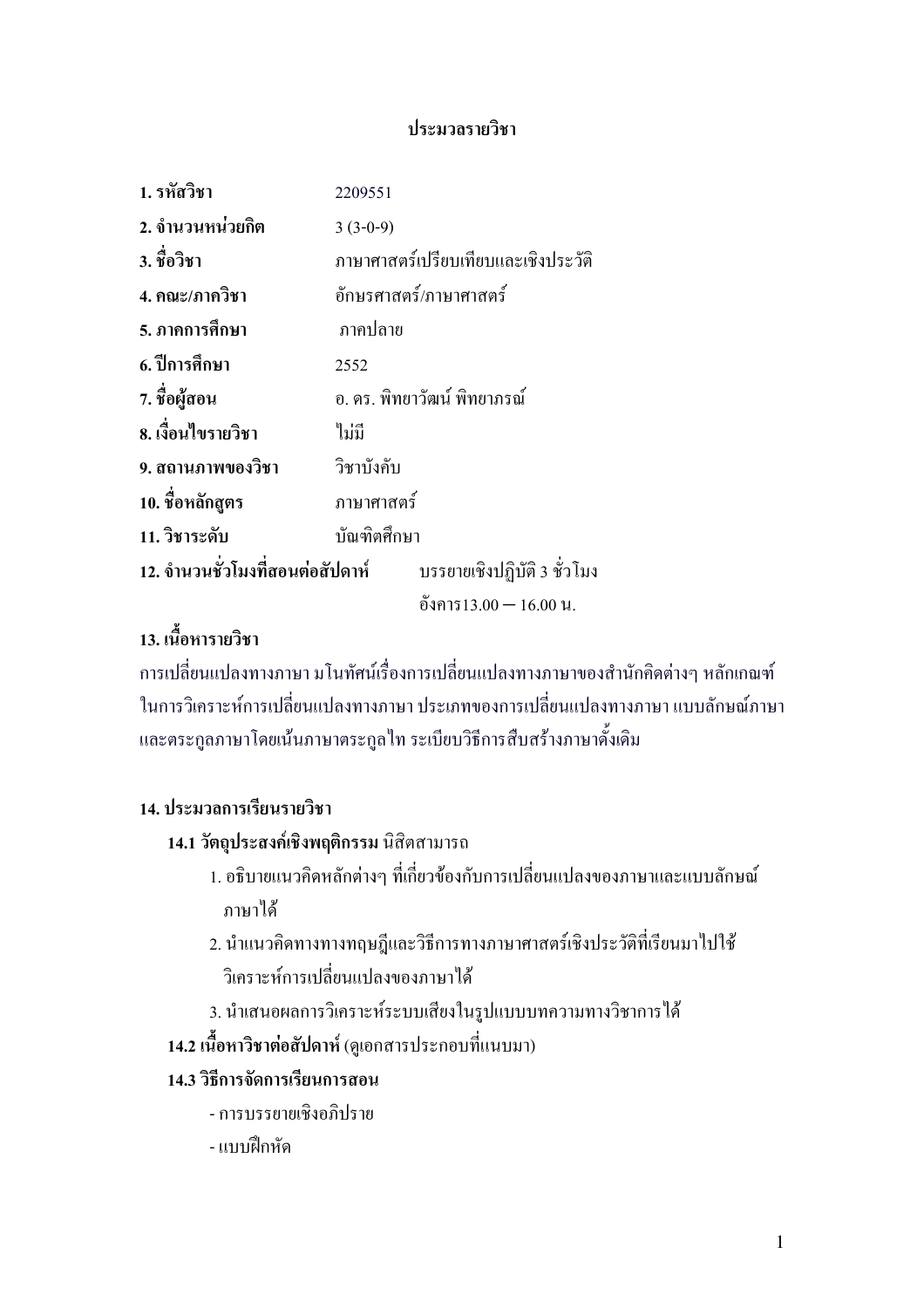- การระดมสมองและการอภิปรายกรณีศึกษา
- การนำเสนอผลการสืบค้นหรือผลของงานที่ได้มอบหมาย

### 14.3 การวัดผลการเรียน

- BC"8 & ;! 30  $\overline{a}$  - โครงการวิจัยประจำภาค ร้อยละ 50 (ดูเอกสารประกอบที่แนบมา) - การมีส่วนร่วมในชั้นเรียน ร้อยละ 20
- 14.3 สื่อการสอน
	- สื่อนำเสนอในรูปแบบ Powerpoint
	- สื่ออิเล็กทรอบิกส์/เว็บไซต์
	- แบบฝึกหัดวิเคราะห์การเปลี่ยนแปลงของภาษา

# 15. รายชื่อหนังสืออ่านประกอบ

### 15 1 หนังสือบังดับ

- ปราณี กุลละวณิชย์. 2545. *แบบลักษณ์ภาษา*. กรุงเทพฯ: โครงการเผยแพร่ผลงานวิชาการ คณะ ์<br>ดัก**ษ**รศาสตร์
- Campbell, Lyle. 1998. Historical Linguistics. Cambridge, MA: MIT Press.
- Hale, Mark. 2007. Historical Linguistics: Theory and Method. Malden, MA: Wiley-Blackwell.
- Li, Fang-Kuei. 1997. Handbook of Comparative Tai. Honolulu: University of Hawaii Press. 15.1 หนังสืออ่านเพิ่มเติม
- Aikhenvald, Alexandra Y (ed.). 2007. Grammars in contact: a cross-linguistic typology. Oxford: Oxford University Press.

Aikhenvald, Alexandra Y., and Dixon, R. M. W. (eds.). 2006. Areal Diffusion and Genetic Inheritance: Problems in comparative linguistics. Oxford: Oxford University Press.

- Bickner, Robert J., Hartmann, John, Hudak, Thomas J., and Peyasantiwong, Patcharin (eds.). 1989. Selected papers on Comparative Tai Studies, 191-206. Ann Arbor: Center for South and Southeast Asian Studies, the University of Michigan.
- Chambers, J. K., Trudgill, Peter, and Schilling-Estes, Natalie. (eds.). 2004. The handbook of language variation and change. Malden, MA: Blackwell Publishing.
- Diller, Anthony, Jerold Edmondson, and Luo Yongxian. 2008. The Tai-Kadai languages. London: Routledge.

Dixon, R. M. W. 1997. The rise and fall of languages. Cambridge: Cambridge University Press.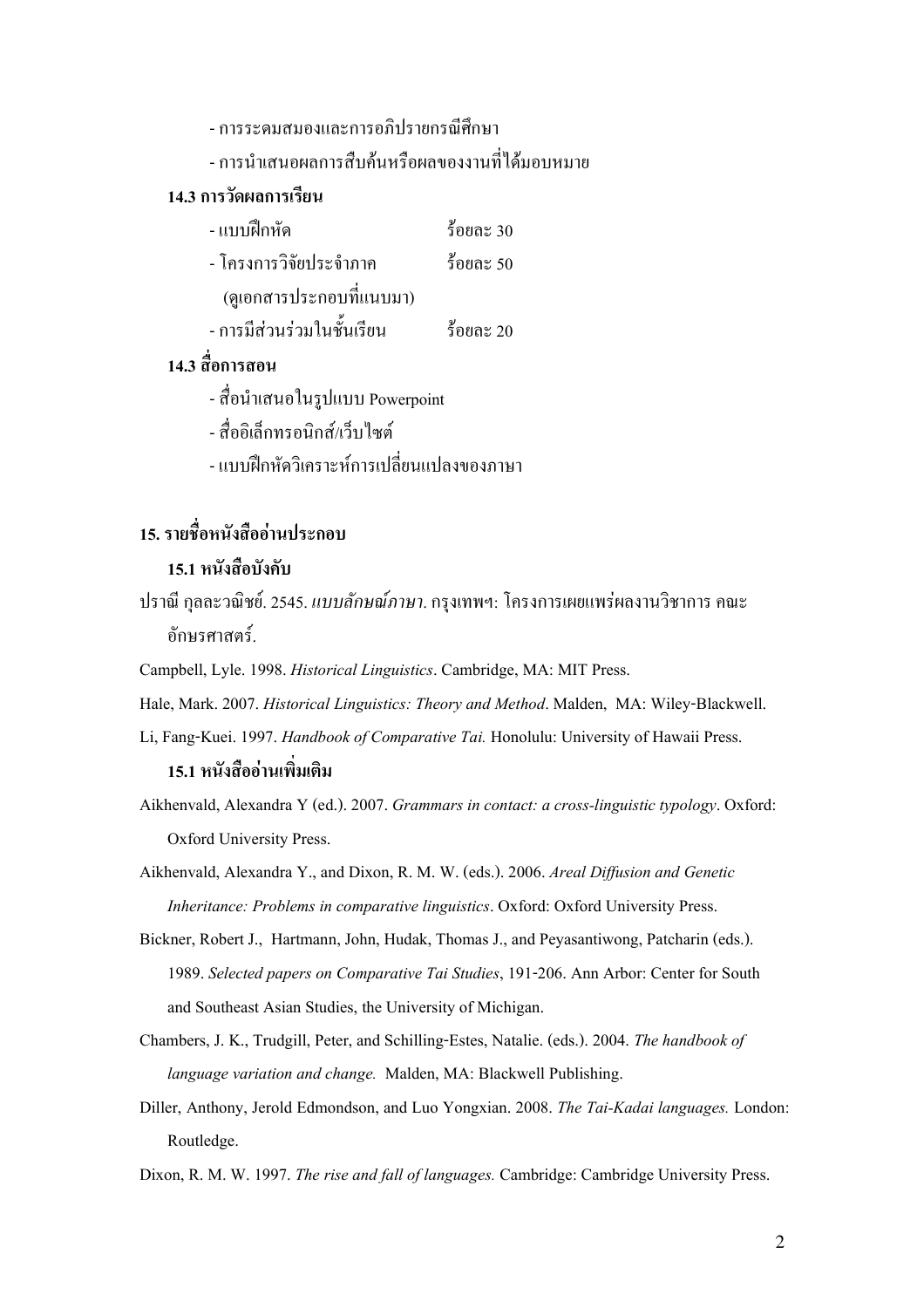- Edmondson, Jerold, and David, Solnit. 1989. Comparative Kadai: Linguistic studies beyond Tai. Arlington, TX: University of Texas at Arlington and Summer Institute of Linguistics.
- Edmondson, Jerold, and David, Solnit. 1997. Comparative Kadai: the Tai branch. Arlington, TX: University of Texas at Arlington and Summer Institute of Linguistics.
- Gething, Thomas W., Harris, Jimmy G., and Kullavanijaya, Pranee (eds.). 1976. Tai linguistics in honor of Fang-Kuei Li. Bangkok : Chulalongkorn University.
- Good, Jeff (ed.). 2008. Linguistic universals and language change. Oxford: Oxford University Press.
- Hickey, Raymond. 2003. Motives for language change. Cambridge: Cambridge University Press.
- Jones, Charles (ed.). 1993. Historical linguistics: Problems and perspectives. London; New York: Longman.
- Joseph, Brian D., and Janda, Richard D. (eds.). 2003. The handbook of historical linguistics. Malden, MA: Blackwell Publishing.
- Keller, Rudi. 1994. On language change: the invisible hand in language. London; New York: Routledge.
- Labov, William. 1994. Principles of linguistic change. Volume I: Internal factors. Malden, MA: Blackwell Publishers.
- Labov, William. 2001. Principles of linguistic change. Volume II: Social factors. Malden, MA: Blackwell Publishers.
- Meyers-Scotton. Carol. 1993. Duelling Languages: Grammatical structure in codeswitching. New York: Oxford University Press.
- Sagart, Laurent, Blench, Roger M. and Sanchez-Mazas, Alicia (eds.). 2005. The peopling of East Asia. London: Routledge.
- Thomason, Sarah G. and Kaufman, Terrence. 1988. Language contact, creolization, and genetic linguistics. Berley; Los Angeles; Oxford: University of California Press.
- Traugott, Elizabeth, and Dasher, Richard. 2005. Regularity in semantic change. Cambridge: Oxford University Press.

### $15.3$  วารสาร

Diachronica. John Benjamins.

Language Change and Variation. Cambridge University Press.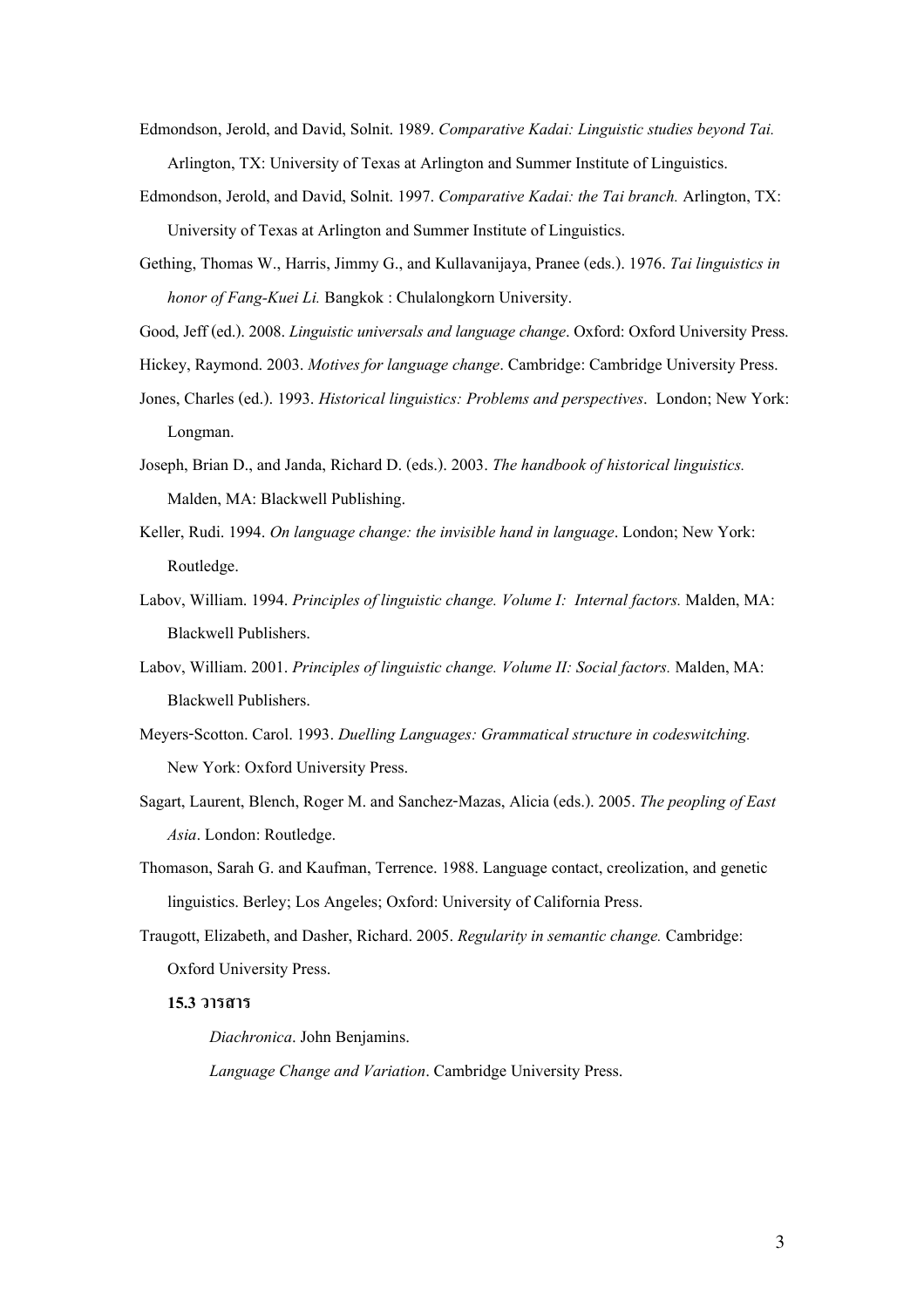#### 15.3 บทความ

- ้ วิไลวรรณ ขนิษฐานันท์. 2544. เขมรผสมไทย: การเปลี่ยนแปลงครั้งใหญ่ในประวัติศาสตร์ ภาษาไทย. *ภาษาและภาษาศาสตร์*, 19(2): 35-50.
- Aikhenvald, Alexandra Y. 2007. Grammars in contact: a cross-linguistic perspective. In A.Y. Aikhenvald, and R. M. W. Dixon, Grammars in contact: a cross-linguistic typology, 1-66. Oxford: Oxford University Press.
- Benedict, Paul. K. 1942. Thai, Kadai, and Indonesian: A new alignment in Southeast Asia. American Anthropologist, 44, 576-601.
- Bisang, Walter. 1996. Areal typology and grammaticalization: Processes of grammaticalization based on nouns and verbs in East and mainland South East Asian languages. Studies in Language, 20(3), 519 - 597.
- Blench, Roger. 2005. From the mountains to the valleys: understanding ethnolinguistic geography in Southeast Asia. In L. Sagart, R. M. Blench, and A. Sanchez-Mazas (eds), The peopling of East Asia, 31-50. London: Routledge.
- Chafe, Wallace L. 1959. Internal reconstruction in Seneca. Language, 35: 477-495.
- Chappell, Hilary. 2006. Language contact and areal diffusion in Sinitic languages. In A. Aikenvald, and R. Dixon (eds.), Areal Diffusion and Genetic Inheritance: Problems in comparative linguistics, 328-357. Oxford: Oxford University Press.
- Comrie, Bernard. 1993. Typology and reconstruction. In C. Jones (ed.), Historical linguistics: Problems and perspectives, 74-97. London; New York: Longman.
- Curnow, Timothy J. 2006. What language features can be "borrowed"?. In A. Aikenvald, and R. Dixon (eds.), Areal Diffusion and Genetic Inheritance: Problems in comparative linguistics, 412-436. Oxford: Oxford University Press.
- Enfield, Nicholas. 2004. Areal grammaticalization of postverbal 'acquire' in mainland Southeast Asia. In S. Burusphat (ed.), Papers from the Eleventh Annual Meeting of the Southeast Asian Linguistics Society, 275-296. Tempe, AZ: Arizona State University, Program for Southeast Asian Studies.
- Gedney, W.J. 1989a. A checklist for determining tones in Tai dialects. In R.J. Bickner, J. Hartmann, T.J. Hudak and P. Peyasantiwong (eds.), Selected papers on Comparative Tai Studies, 191-206. Ann Arbor: Center for South and Southeast Asian studies, the University of Michigan.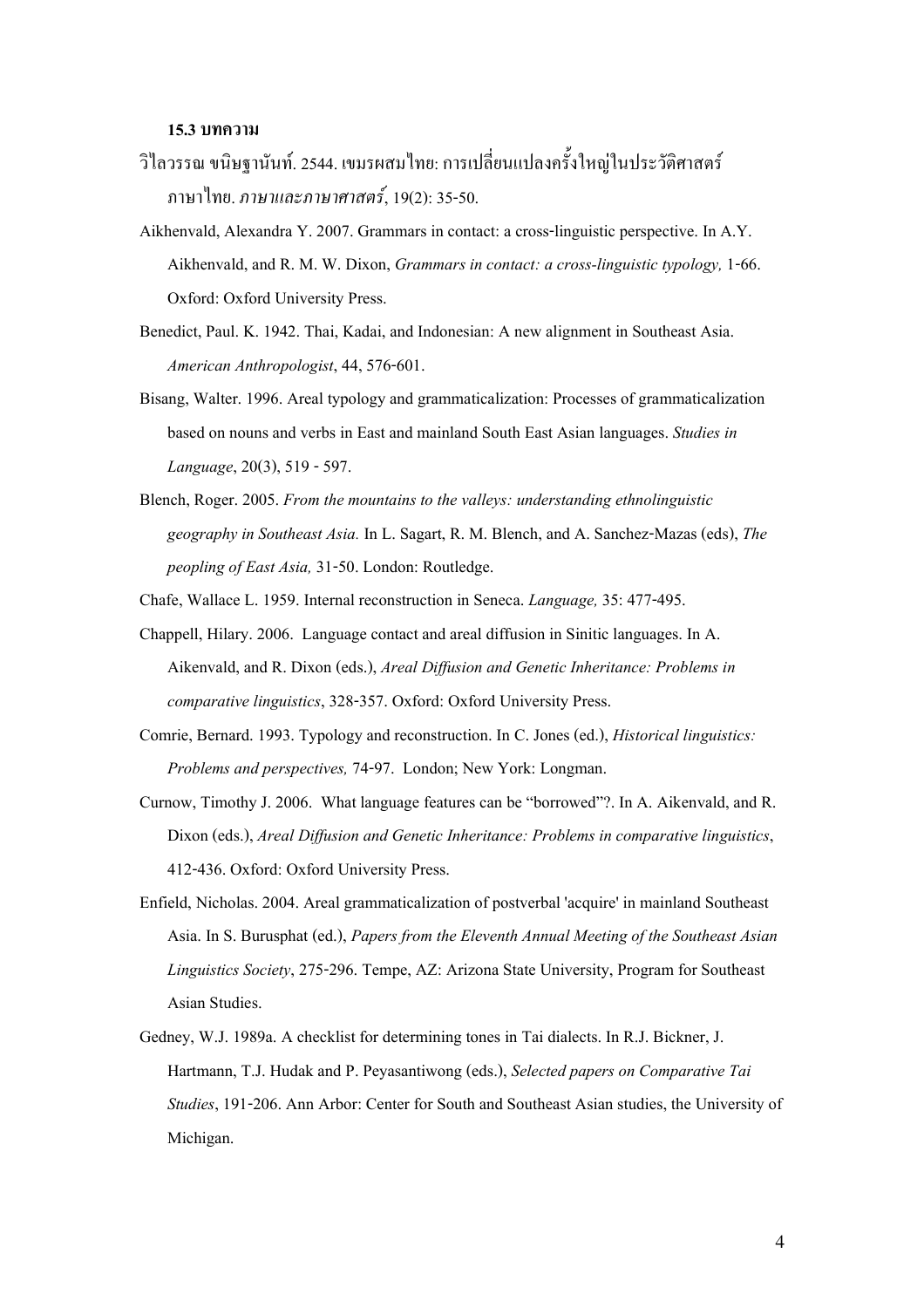- Gedney, William J. 1989b. Siamese verse forms in historical perspective. In R.J. Bickner, J. Hartmann, T.J. Hudak and P. Peyasantiwong (eds.), Selected Papers on Comparative Tai Studies, 489-544. Center for South and Southeast Asian studies, the University of Michigan.
- Gray, R. D., Drummond, A. J., & Greenhill, S.J. 2009. Language phylogenies reveal expansion pulses and pauses in Pacific settlement. Science, 323: 479-483.
- Hale, Mark. 2003. Neogrammarian sound change. In B. Joseph, and R. Janda (eds.), The handbook of historical linguistics, 343-368. Malden, MA: Blackwell Publishing.
- Kroch, Anthony. 2001. Syntactic change. In M. Baltin, and C. Collins (eds.), The handbook of contemporary syntactic theory, 699-729. Malden, MA: Blackwell Publishing.
- Labov, William. 1963. The social motivation of a sound change. Word, 19(3): 273-309.
- Luo Wei, Hartmann, John, Li Jinfang, and Sysamouth Vinya. 2000. GIS Mapping and Analysis of Tai Linguistic and Settlement Pattern of Southern China. Geographic Information Sciences. 6(2): 129-136.
- Mallory, J. P. 1997. The homelands of Indo-Europeans. In R. Blench, and M. Spriggs (eds.), Acheology and language I, 93-121. London: Routledge.
- Milroy, James, and Milory, Leslie. 1985. Linguistic change, social network, and speaker innovation. Journal of Linguistics, 21: 339-384.
- Newmeyer, Frederick J. 2003. Formal and functional motivation for language change. In R. Hickey, Motives for language change, 18-36. Cambridge: Cambridge University Press.
- Nichols, Johanna. 1995. Diversity and stability in language. In B. Joseph, and R. Janda (eds.), The handbook of historical linguistics, 283-310. Malden, MA: Blackwell Publishing.
- Ohala, John. 1993. The phonetics of sound change. In C. Jones (ed.), Historical linguistics: Problems and perspectives, 237-278. London; New York: Longman.
- Suwattee, Duangduen, and Kullavanijaya, Pranee. 1976. A study of  $\mathfrak{dd}, \mathfrak{gd}, \mathfrak{H},$  and  $\mathfrak{g}$ . In T.W. Gething, J. G. Harris, and P. Kullavanijaya (eds.), Tai linguistics in honor of Fang-Kuei Li, 214-224. Bangkok : Chulalongkorn University.
- Traugott, Elizabeth Closs. 1990. From Less to More Situated in Language: The Unidirectionality of Semantic Change. In: S. Adamson et al. (eds.), Papers from the Fifth International Conference on English Historical Linguistics, 496-517. Amsterdam: Benjamins.
- Whitman, John. 2008. Classificiation of constituent order generalizations and diachronic explanation. In J. Good (ed.), Linguistic universals and language change, 233-252. Oxford: Oxford University Press.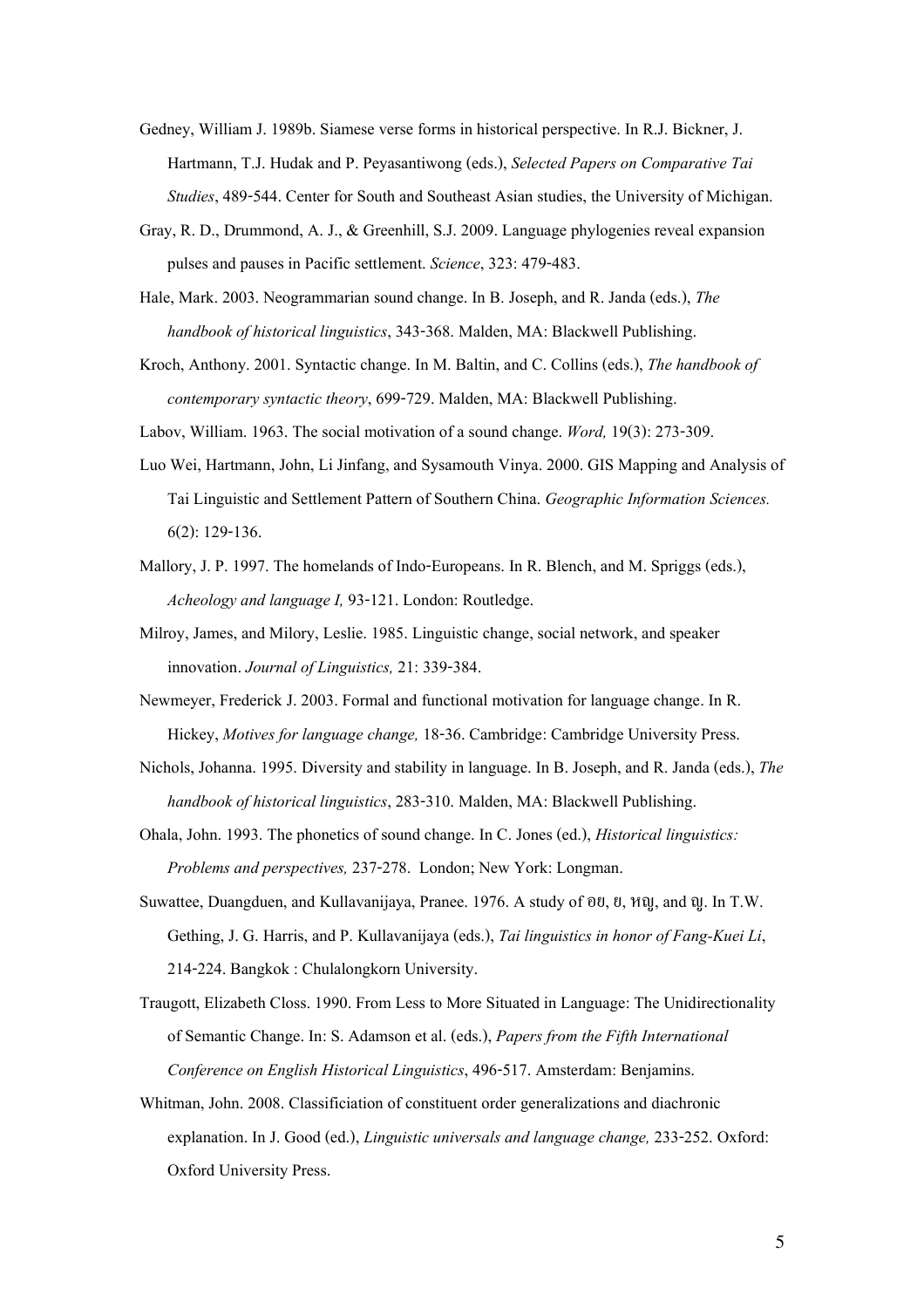# เนื้อหารายวิชาต่อสัปดาห์

|                         | วันที่       | เนื้อหา                               | สิ่งที่ต้องอ่าน          | สิ่งที่ต้องส่ง |
|-------------------------|--------------|---------------------------------------|--------------------------|----------------|
| 1                       | 27 พฤศจิกายน | - แนะนำรายวิชา                        | Campbell (1998: 1-15)    |                |
|                         |              | - ความหมายของการเปลี่ยนแปลงทางภาษา    |                          |                |
| $\overline{c}$          | 3 พฤศจิกายน  | - การเปลี่ยนแปลงทางเสียง              | Campbell (1998: 16-56)   |                |
|                         |              |                                       | Ohala (1993)             |                |
| $\overline{3}$          | 10 พฤศจิกายน | - การยืม                              | Campbell (1998: 57-105)  | แบบฝึกหัด (1)  |
|                         |              | - การเปลี่ยนแปลงโดยการเทียบแบบ        | Curnow (2001)            |                |
| $\overline{\mathbf{4}}$ | 17 พฤศจิกายน | - การเปลี่ยนแปลงทางวากยสัมพันธ์       | Campbell (1998: 226-253) | แบบฝึกหัด (2)  |
|                         |              |                                       | Kroch (2001)             |                |
|                         |              |                                       | <b>Bisang</b> (1996)     |                |
| 5                       | 24 พฤศจิกายน | - การเปลี่ยนแปลงทางความหมายและคำศัพท์ | Campbell (1998: 254-279) | แบบฝึกหัด (3)  |
|                         |              |                                       | Traugott (1990)          |                |
|                         |              |                                       | Enfield $(2004)$         |                |
| 6                       | 1 ธันวาคม    | - ระเบียบวิธีเปรียบเทียบ              | Campbell (1998: 108-132) | แบบฝึกหัด (4)  |
|                         |              |                                       | Comrie (1993: 74-97)     |                |
|                         |              |                                       | Gedney (1989a)           |                |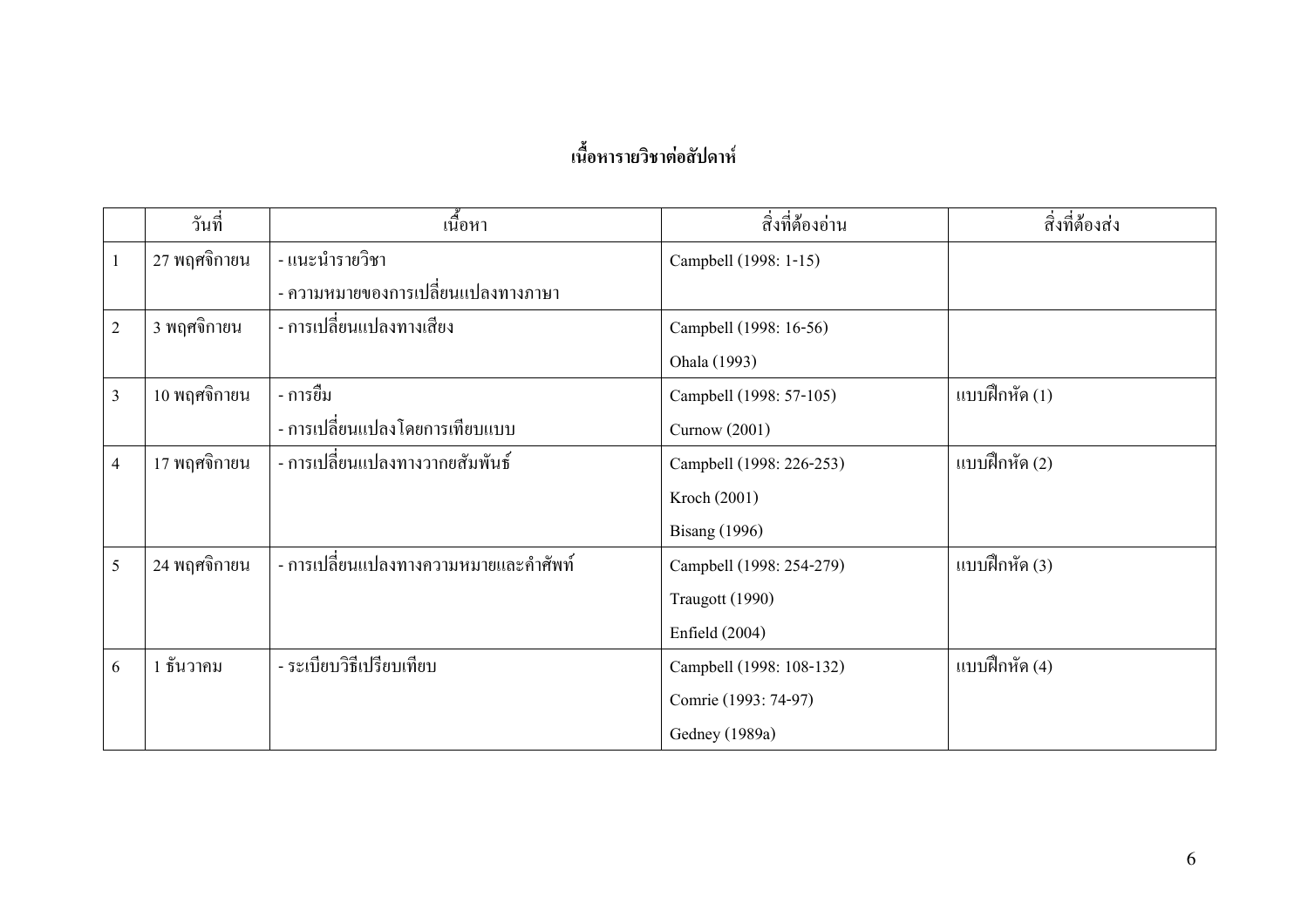| $\overline{7}$ | 8 ธันวาคม      | - ระเบียบวิธีเปรียบเทียบ (ต่อ)                | Li (1977)                         | แบบฝึกหัด (5)          |
|----------------|----------------|-----------------------------------------------|-----------------------------------|------------------------|
| 8              | 15 ธันวาคม     | - การสืบสร้างภายใน                            | Campbell (1998: 201-225, 327-335) | แบบฝึกหัด (6)          |
|                |                | - การศึกษาการเปลี่ยนแปลงทางภาษาโดยใช้เอกสาร   | Suwattee and Kullavanijaya (1976) |                        |
|                |                |                                               | Gedney (1989b)                    |                        |
|                |                |                                               | Chafe (1959)                      |                        |
| 9              | 22 ธันวาคม     | สัปดาห์สอบกลางภาค (งค)                        |                                   |                        |
| 10             | 29 ธันวาคม     | ปีใหม่ (งด)                                   |                                   |                        |
| 11             | 5 มกราคม       | - ความสัมพันธ์ทางเชื้อสาย                     | Campbell (1998: 163-186, 311-326) | เสนอหัวข้อวิจัย        |
|                |                |                                               | Benedict (1942)                   |                        |
| 12             | 12 มกราคม      | - แบบลักษณ์ภาษา                               | ปราณี กุลละวณิชย์ (2545)          |                        |
|                |                |                                               | Whitman (2008: 233-252)           |                        |
| 13             | 19 มกราคม      | - การเปลี่ยนแปลงทางภาษากับความหลากหลายทางภาษา | Campbell (1998: 187-200, 299-310) | $m$ บทวนวรรณกรรม $(1)$ |
|                |                | - เขตภาษา                                     | <b>Nichols</b> (1995)             |                        |
|                |                |                                               | Chappell (2001)                   |                        |
| 14             | 26 มกราคม      | - การเปลี่ยนแปลงและการแปรของภาษา              | Labov (1963)                      | $m$ บทวนวรรณกรรม $(2)$ |
|                |                |                                               | Milroy and Milroy (1978)          |                        |
| 15             | ่ 2 กุมภาพันธ์ | - การสัมผัสภาษา                               | Thomason and Kaufman (1988:35-64) |                        |
|                |                |                                               | Aikhenvald (2007: 1-66)           |                        |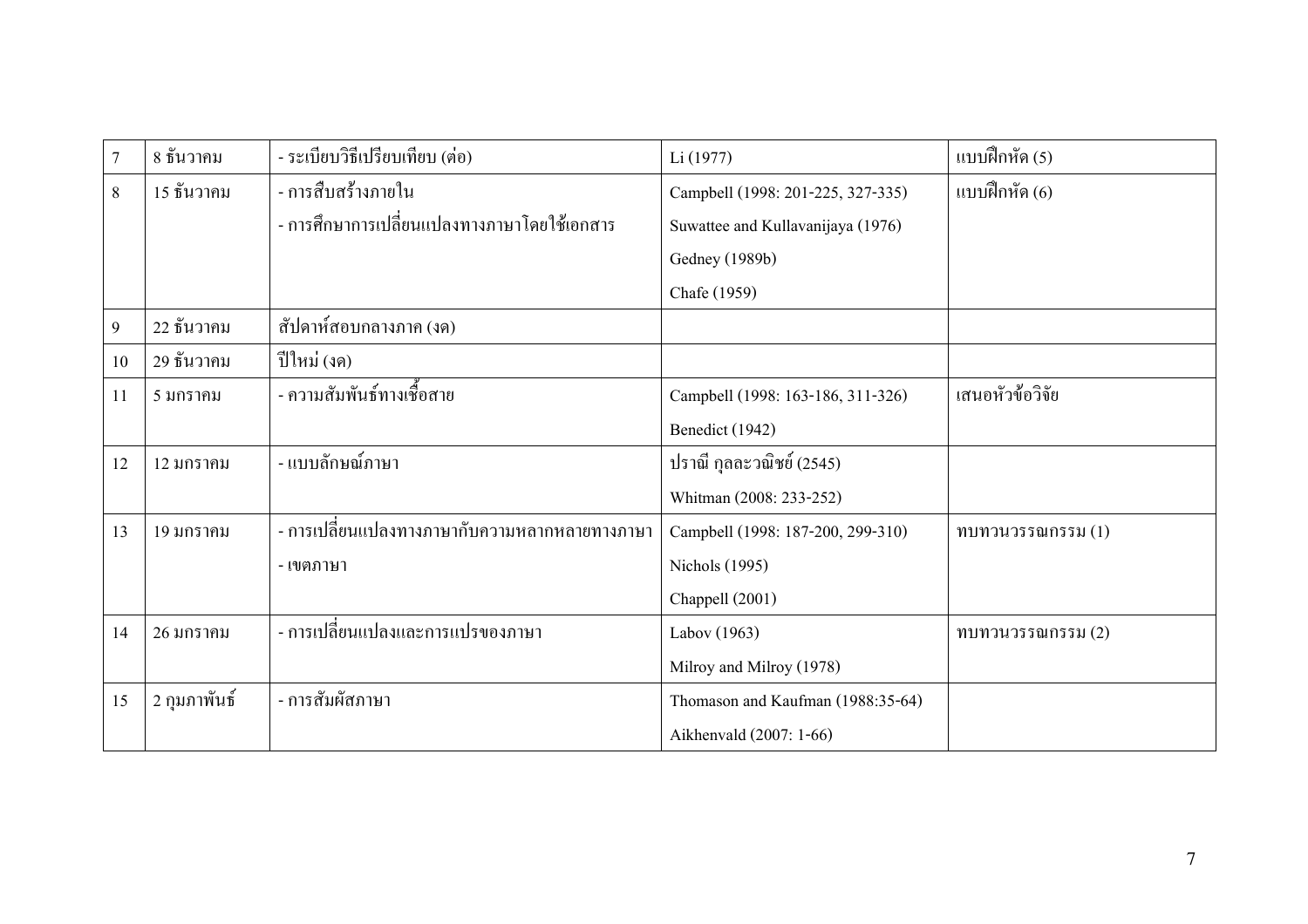|    |               |                                                    | วิไลวรรณ ขนิษฐานันท์ (2544)          |              |
|----|---------------|----------------------------------------------------|--------------------------------------|--------------|
| 16 | 9 กุมภาพันธ์  | - การอธิบายการเปลี่ยนแปลงทางภาษา                   | Campbell (1998: 282-298)             | นำเสนอข้อมูล |
|    |               |                                                    | Newmeyer (2003)                      |              |
| 17 | 16 กุมภาพันธ์ | - ภาษาศาสตร์เชิงประวัติและการศึกษาประวัติศาสตร์และ | Campbell (1998: 339-373)             |              |
|    |               | ยุคก่อนประวัติศาสตร์                               | Dixon (1997: 67-96)                  |              |
|    |               |                                                    | <b>Mallory</b> (1997)                |              |
|    |               |                                                    | Gray, Drummond, and Greenhill (2005) |              |
|    |               |                                                    | <b>Blench</b> (2005)                 |              |
|    |               |                                                    | Luo et al. (2000)                    |              |